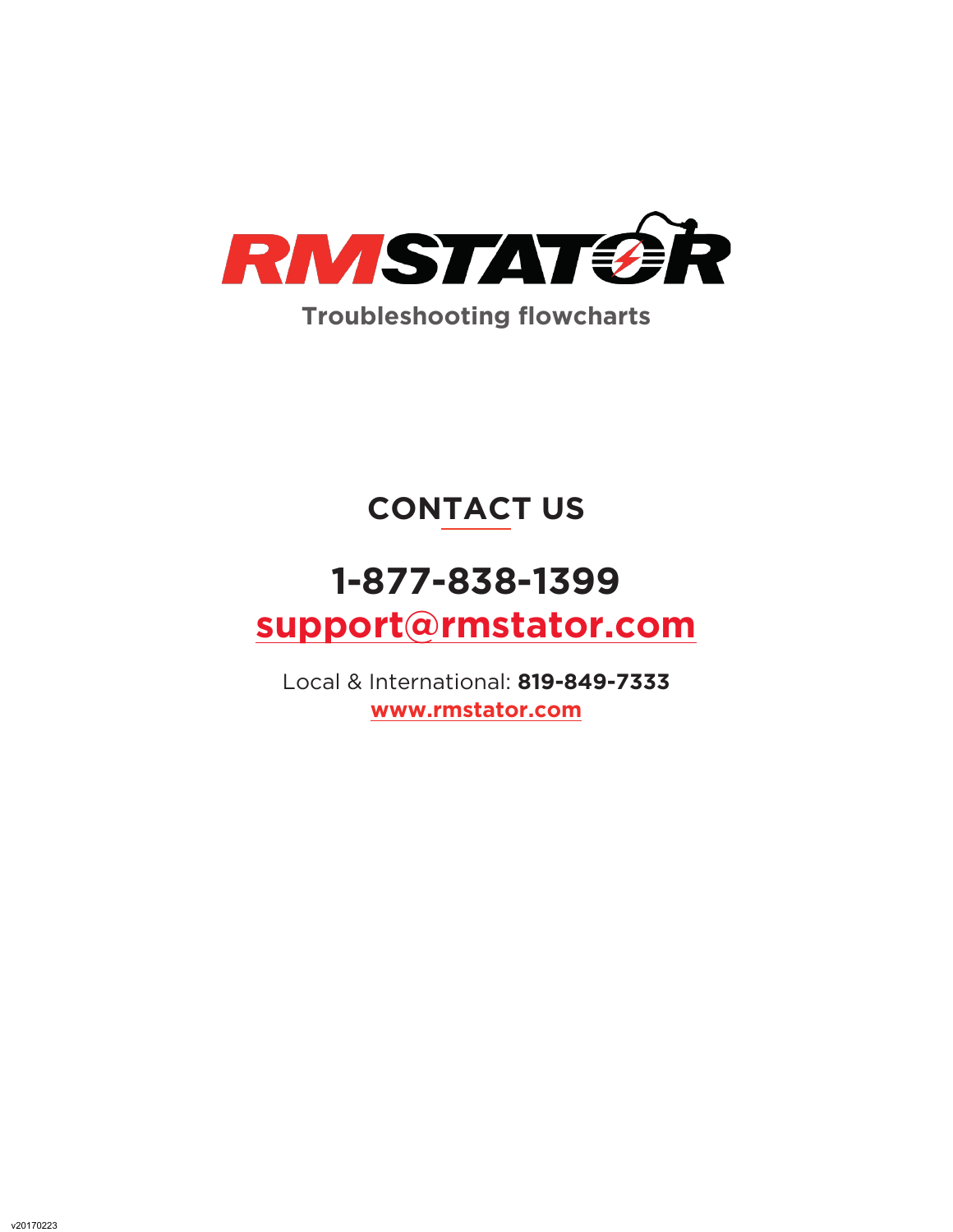## MELTED CONNECTORS CIRCLE OF DEATH



Mispositioned connectors create irregular contact points between pins.

The distorted plastic body changes the position of the connectors.

High current flows through small contact points.

Without insulation barrier, the heat raises and the plastic body melts and becomes distorted.

> The electrical protection barrier breaks under the heat and loses its protective properties.

Excessive heat is transmitted to the connector's body.

## **The solution to this problem:**

Inspect each connector before replacing any electrical components.

#### **Stage 1**

If corrosion is just beginning, use sand paper to clean the terminals (pins) this will create a better contact and eliminate problems in the future.A corroded terminal/pin is one of the most frequent causes for melted connectors. This may result in electrical failure of the ignition or charging systems parts.



**Dielectric grease**

#### **Stage 2**

If the connector is melted or if the corrosion on the terminals is too severe, remove all connectors and terminals and replace them with one of our brand new connector kits (includes male & female connector's pins).RMSTATOR has made this task easy just use our ratchet crimping tool (Part #RM10002) and high intensity soldering station (Part# RM10003) and one of our connector kits.

Always use high quality dielectric grease that resists to high temperature on all electrical connections to avoid future problems.



**RM10002**



**RM10003**



**RM22980**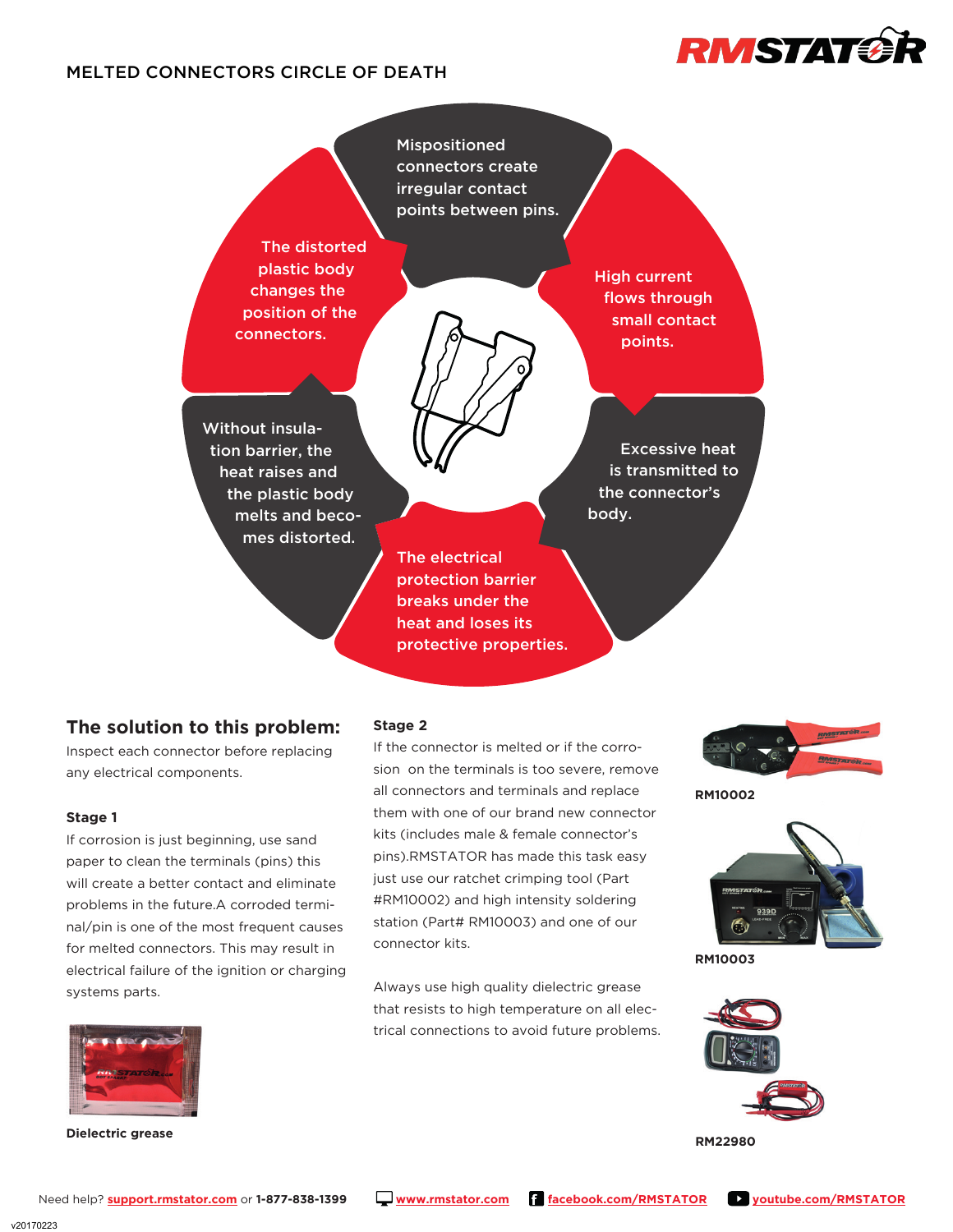

## **Test #1 - Diode test**

#### **Note: If you are testing a MOSFET regulator, pay attention to the MOSFET Notes on the chart below! Note: This test ONLY verifies if the rectifier function is working. It DOES NOT test the regulation function.**

- Set multimeter to **Diode test mode**. Your multimeter MUST have a diode function to perform this test.
- Locate the **Battery +** (Often RED) and **Battery -** (Often BLACK or GREEN) wires on your regulator. If your regulator has a built-in connector, you can identify the terminals by the wire color in the connector.
- Locate the stator wires on your regulator. There are usually three wires, all the same color (often YELLOW or WHITE). If your regulator has a built-in connector, you can identify the terminals by the wire colors in the connector.
- Connect your multimeter per the chart on the back, and write down each measurement.

#### **PASS**

Your rectifier is in the acceptable range for each measurement in the chart on the back.

## **FAIL**

Your rectifier fails one or more of the steps in the chart on the back.



v20170223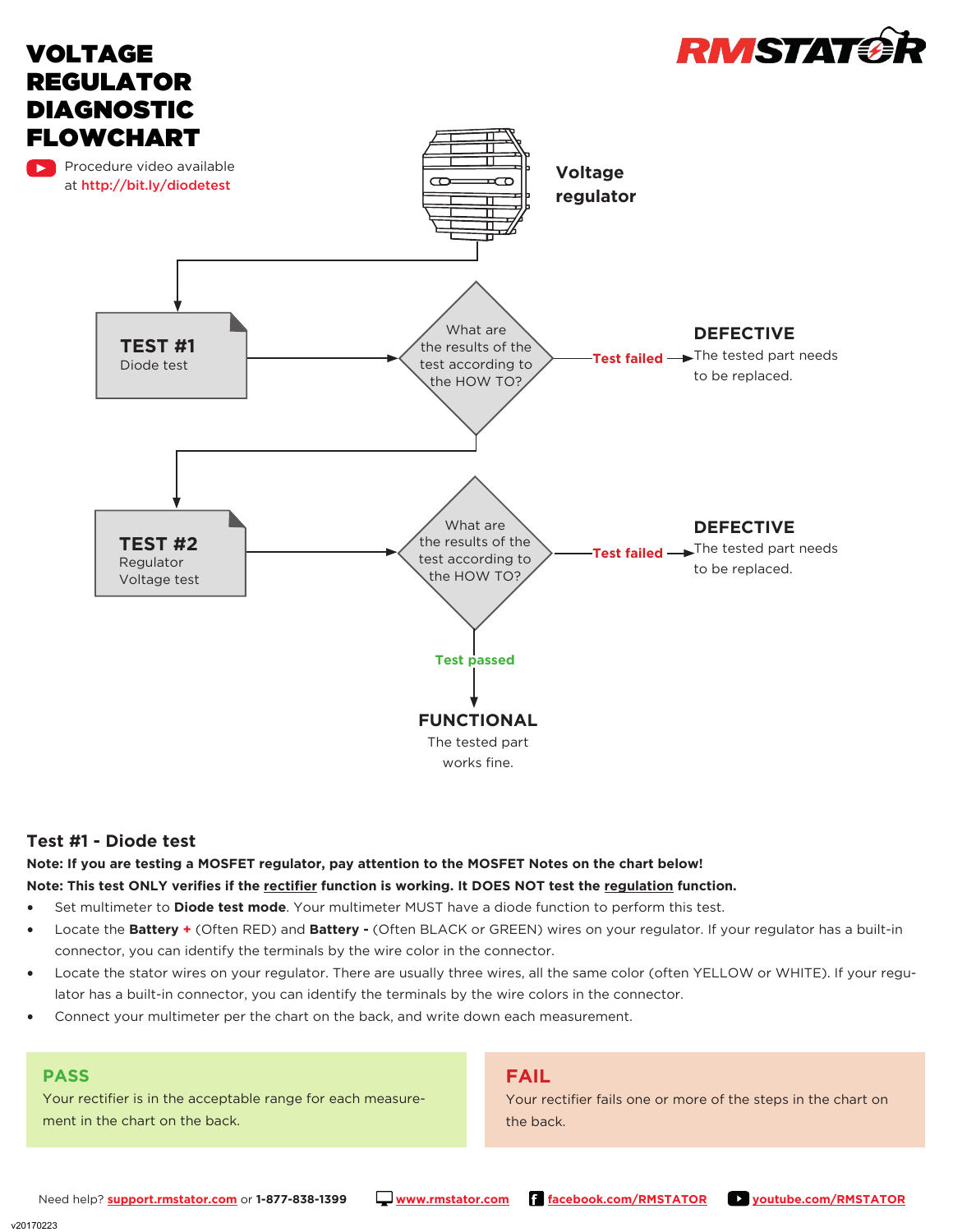

# VOLTAGE REGULATOR DIAGNOSTIC FLOWCHART

Procedure video available at http://bit.ly/diodetest

|               | <b>Meter</b><br><b>BLACK To:</b>                 | <b>Specification:</b><br><b>Result:</b> |  |
|---------------|--------------------------------------------------|-----------------------------------------|--|
| <b>Meter</b>  | Stator Wire 1   'OL' or '1 .'                    |                                         |  |
| <b>RED To</b> | Stator Wire 2   'OL' or '1 $\cdot$ '             |                                         |  |
|               | <b>Battery +</b> Stator Wire $3$   'OL' or '1 .' |                                         |  |

|                  | <b>Meter</b><br><b>BLACK To:</b> | <b>Specification:</b> | <b>Result:</b> |
|------------------|----------------------------------|-----------------------|----------------|
| Meter            | Stator Wire 1   0.2-0.8V         |                       |                |
| <b>RED To</b>    | Stator Wire 2   0.2-0.8V         |                       |                |
| <b>Battery -</b> | Stator Wire 3   0.2-0.8V         |                       |                |

|                 | <b>Meter</b><br><b>RED To:</b> | <b>Specification:</b> | <b>MOSFET</b><br><b>Specification:</b> | <b>Result:</b> |
|-----------------|--------------------------------|-----------------------|----------------------------------------|----------------|
| <b>Meter</b>    | Stator Wire 1                  | $0.2 - 0.8V$          | 0.090-0.110V                           |                |
| <b>BLACK To</b> | Stator Wire 2                  | $0.2 - 0.8V$          | 0.090-0.110V                           |                |
| Battery +       | Stator Wire 3                  | $0.2 - 0.8V$          | 0.090-0.110V                           |                |
|                 |                                |                       |                                        |                |
|                 | <b>Meter</b><br><b>RED To:</b> | <b>Specification:</b> | <b>MOSFET</b><br><b>Specification:</b> | <b>Result:</b> |

|                  | 115651<br><b>RED To:</b>                       | <b>Specification:</b> | 11991 L I<br><b>Specification:</b>  | <b>Result:</b> |
|------------------|------------------------------------------------|-----------------------|-------------------------------------|----------------|
| Meter            | Stator Wire 1 $\lvert$ $OL'$ or '1 $\lvert$ '  |                       | $\mathsf{'OL'}$ or $\mathsf{'I}$ .' |                |
|                  | <b>BLACK To</b> Stator Wire 2     OL' or '1 .' |                       | $\mathsf{'OL'}$ or $\mathsf{'I}$ .' |                |
| <b>Battery -</b> | Stator Wire 3   OL' or '1 .'                   |                       | ${^{\circ}O L'}$ or '1 $\cdot$ '    |                |

## **Test #2 - Regulator Voltage Test**

- Set multimeter to DC Voltage setting and the 20 volt range if available. Connect multimeter RED lead to the battery + terminal. Connect multimeter BLACK lead to the battery – terminal.
- Note battery voltage with motor off. Battery should measure 12.0-13.0 Volts at rest.
- Start the motor, and let idle (~1000 RPM). Battery voltage should measure 12.0-13.5 Volts.
- Increase motor speed to ~5000 RPM. Battery voltage should measure up to 14.6-14.8 Volts.
- If any of these tests fail, the regulator is faulty and should be replaced.

#### **PASS**

Your rectifier is in the acceptable range for each measurement in the chart below.

| <b>RMP</b> | <b>Battery voltage</b> |
|------------|------------------------|
| Motor off  | 12-13 volts            |
| 1000 RMP   | 12-13.5 volts          |
| 5000 RMP   | 14.6-14.8 volts        |

## **FAIL**

Your rectifier fails one or more of the steps in the chart below.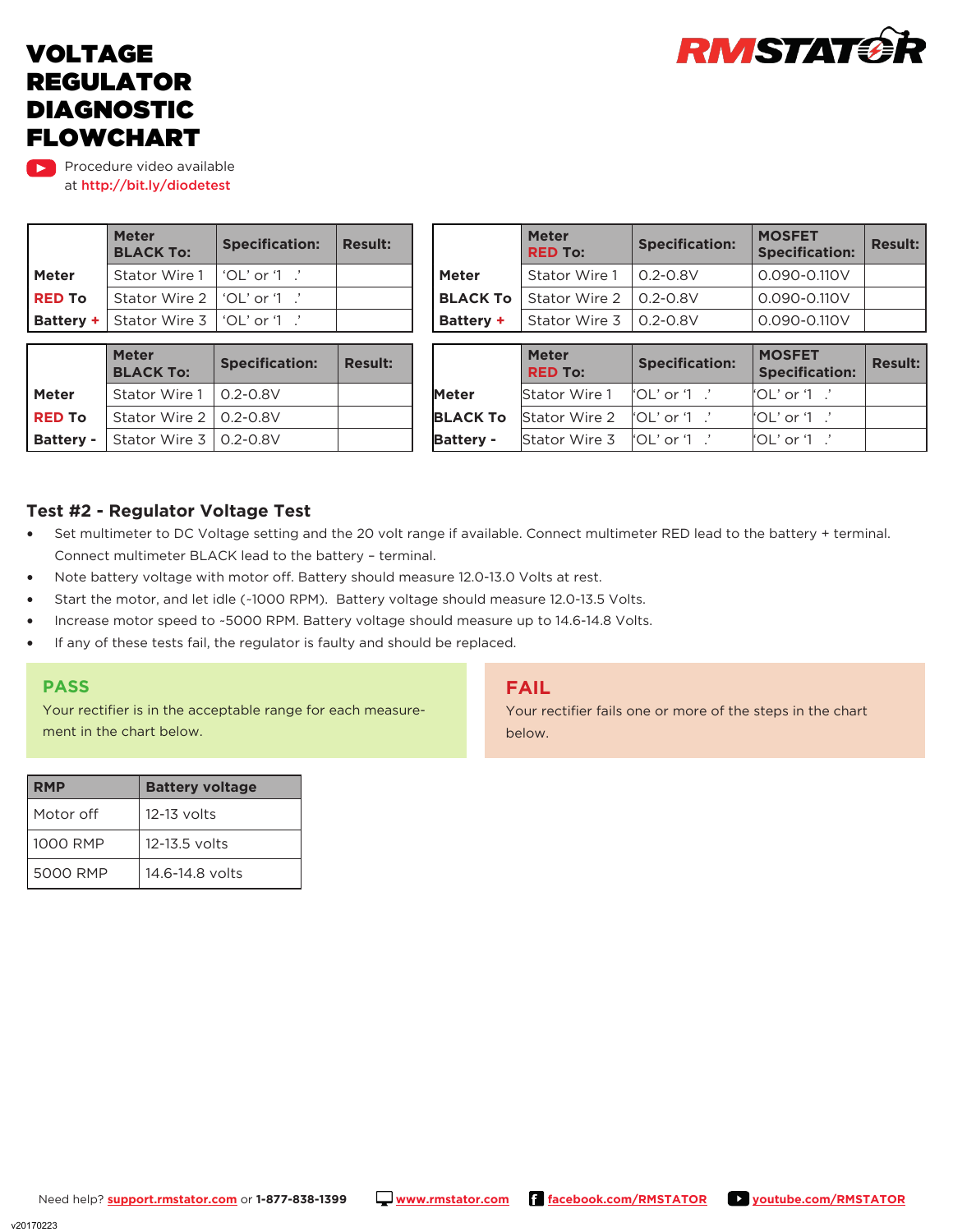



v20170223

STATOR

DIAGNOSTIC FLOWCHART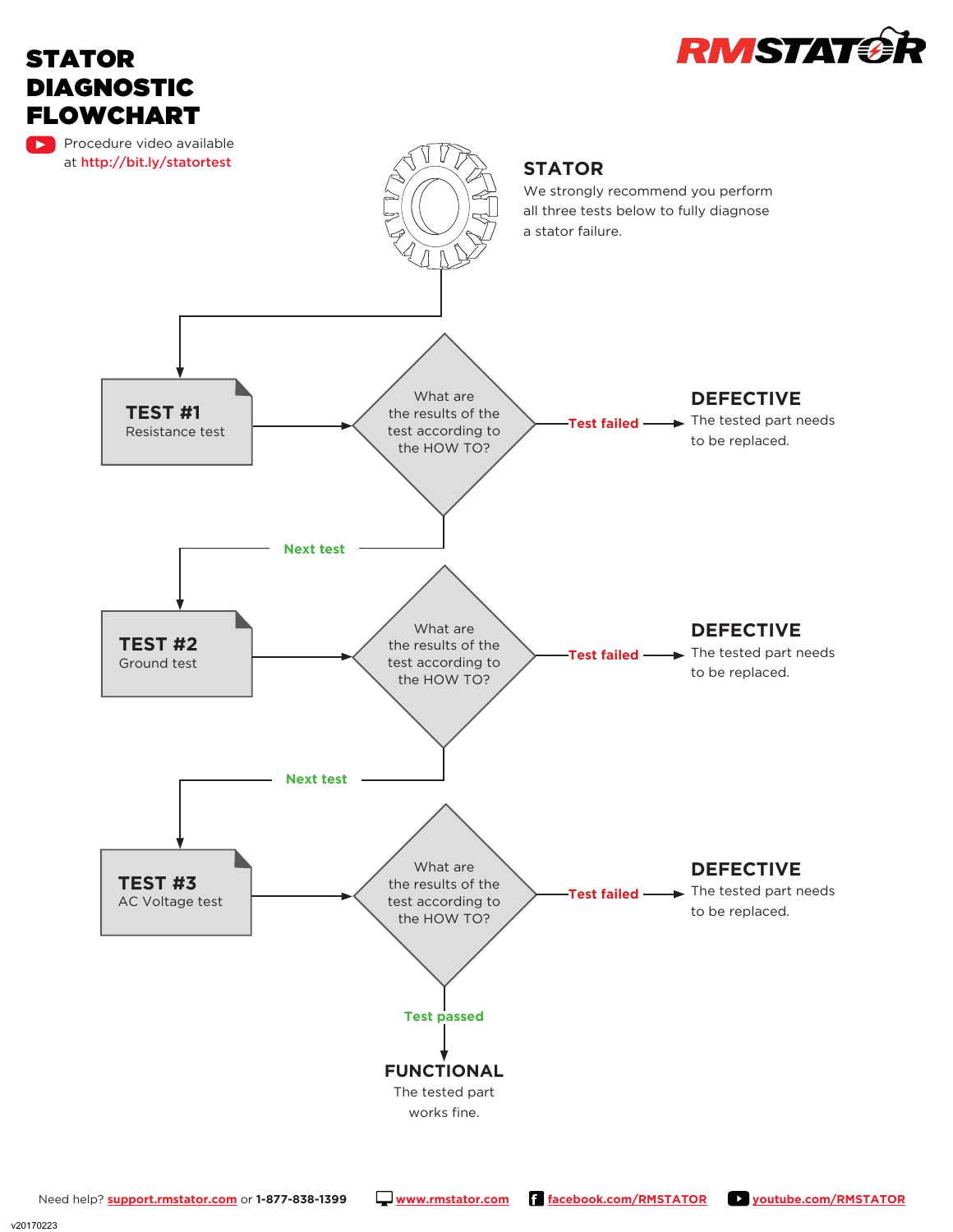# STATOR DIAGNOSTIC FLOWCHART

Procedure video available at http://bit.ly/statortest

## **Test #1 - Resistance test**

- Set multimeter to lowest resistance range available.
- The stator will have three wires of the same color. Take three resistance measurements total, between each pair of two out of the three wires. It does not matter which color meter lead goes to which wire.

## **PASS**

All three measurements are the same (within 0.1 ohms of each other) & are within 0.2-0.9 ohms.

## **FAIL**

One or more measurements are not the same (within 0.1 ohms of each other) & are outside of 0.2-0.9 ohms.

**RMSTAT®** 

## **Test #2 - Ground test**

- Set multimeter to lowest resistance range available.
- Connect BLACK (Ground or Negative) meter lead to a good unpainted frame ground, or battery negative terminal.
- Connect RED (Positive) meter lead to each of the three stator wires of the same color in turn.

## **PASS**

All three measurements measure 'OL' (Open Loop), (1 .), or No Connection. There should be no connection at all between each stator wire and frame ground.

## **FAIL**

One or more measurements measure ANY resistance at all between a stator wire and frame ground.

## **Test #three - AC Output test**

## **Note: This test can be useful, but is often not accurate depending on your multimeter. Please make sure to perform the Resistance and Ground tests above, as they are much more accurate to determine a stator problem.**

- Set multimeter to the AC Voltage range closest to 100VAC.
- The stator will have 3 wires of the same color. Measure the AC Voltage between each pair of 2 out of the 3 wires (3 measurements total). It does not matter which meter lead goes to which stator wire. You will need to perform this test at idle (~1000 RPM) and at ~5000RPM, with the 3-wire stator connector plugged in to the bikes harness/regulator, and unplugged. You can insert the meter leads from the back of the connector to touch the terminals inside.

#### **PASS**

|                 | <b>STATOR</b><br><b>UNPLUGGED</b> | <b>STATOR PLUGGED</b>                     |
|-----------------|-----------------------------------|-------------------------------------------|
|                 | All three measure-                | All three measure-                        |
|                 | ments are the same                | ments are the same                        |
| <b>1000 RPM</b> | (within 3VAC of each              | l (within 3VAC of each                    |
|                 | other) & between 10-              | other) & between                          |
|                 | 25VAC.                            | 5-15 VAC.                                 |
|                 | All three measure-                | All three measure-                        |
|                 | ments are the same                | ments are the same                        |
| <b>5000 RPM</b> | l (within 3VAC of each)           | (within 3VAC of each                      |
|                 |                                   | other) & between 40- other) & between 30- |
|                 | 70VAC.                            | 60VAC                                     |

## **FAIL**

The numbers above are universal and will apply to most stators. If your stator fails one or more of the above tests by a large amount, it most likely is bad. It is most important that the measurements are the same, and close to ranges listed above.



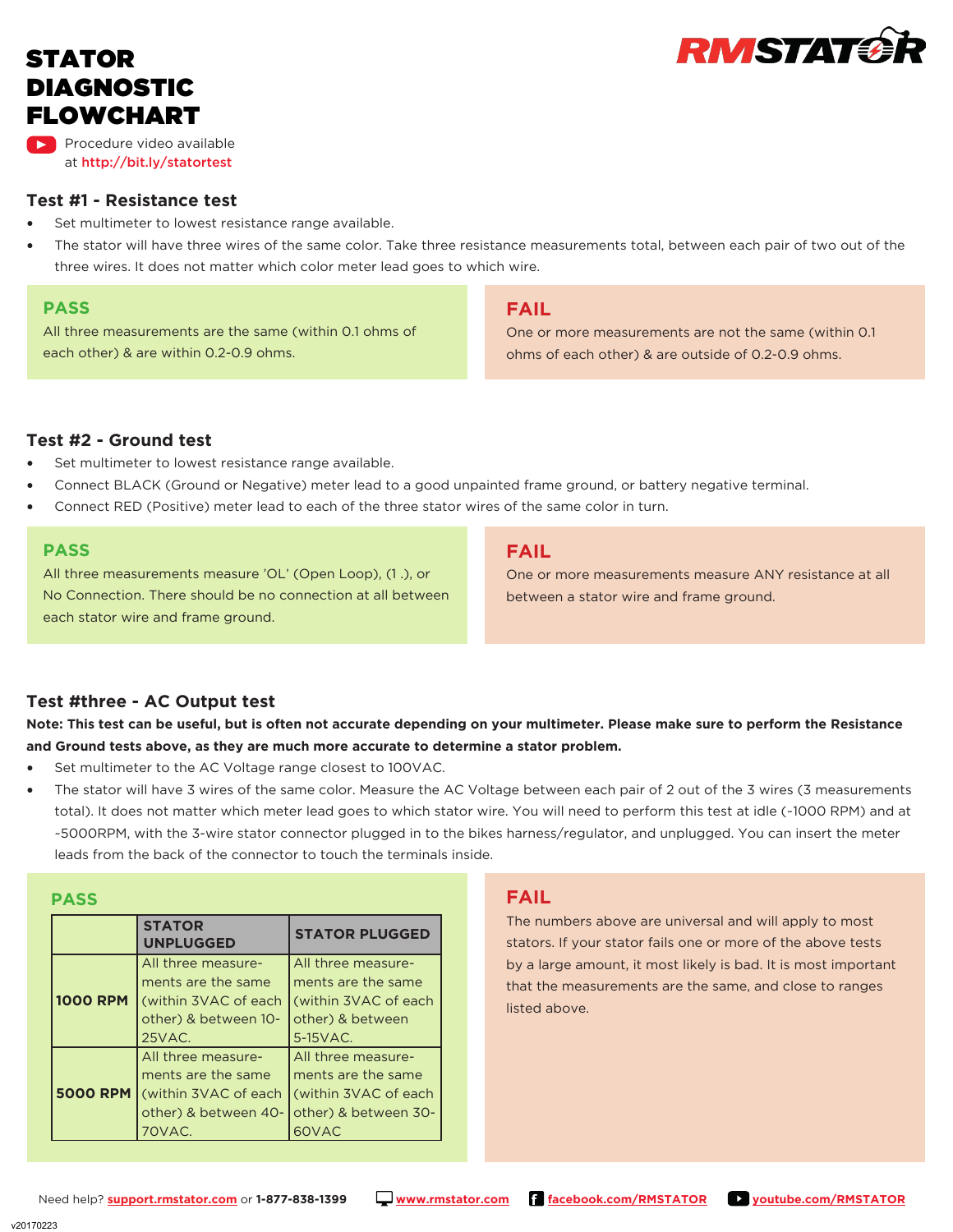



# **RM22980**

You will need our Peak Volt testing kit available at rmstator.com

to perform this diagnostic.

## **Test #1 - Resistance test**

**Note: Before performing Peak Voltage Test, measure source coil resistance and compare to specification.**

- Look up resistance specification for your Make/Model/Year. If you are troubleshooting an RMSTATOR product, the specification is available on the product's page **rmstator.com**. If you are troubleshooting an OEM part, the specification is available in your factory service manual.
- Set multimeter to nearest resistance range HIGHER than the specification. (example: Specification is 120 ohms, use the meter's 200 ohm setting. Specification is 300 ohms, use the meter's 2k ohm setting.
- Connect multimeter RED & BLACK leads to the two source Coil wires. If there is only 1 wire, connect one meter lead to frame ground. It does not matter which lead goes to which wire.

## **PASS**

Measurement is within +/- 20% of specification resistance.

## **FAIL**

Measurement is NOT within +/- 20% of specification resistance.

## **Test #2 - Peak Volt Test**

- Set your meter on DC volts mode.
- For this test you will need a RMSTATOR Peak Voltage Adapter. (RM22980)
- Plug the adapter into your meter, and your leads to your source coil harness.
- Start your vehicle.
- The voltage needed to either pass or fail the source coil test depends on the year /make / model of your vehicle. It usually is half the resistance of the source coil plus or minus 10v. For example, on a Yamaha Warrior 350 -1995, the source coil is 320 ohms. For that specific model you should get a reading between 150 and 170 volts at cranking speed to charge the CDI Box properly. If it's less than 150 volts, then the source coil is defective.